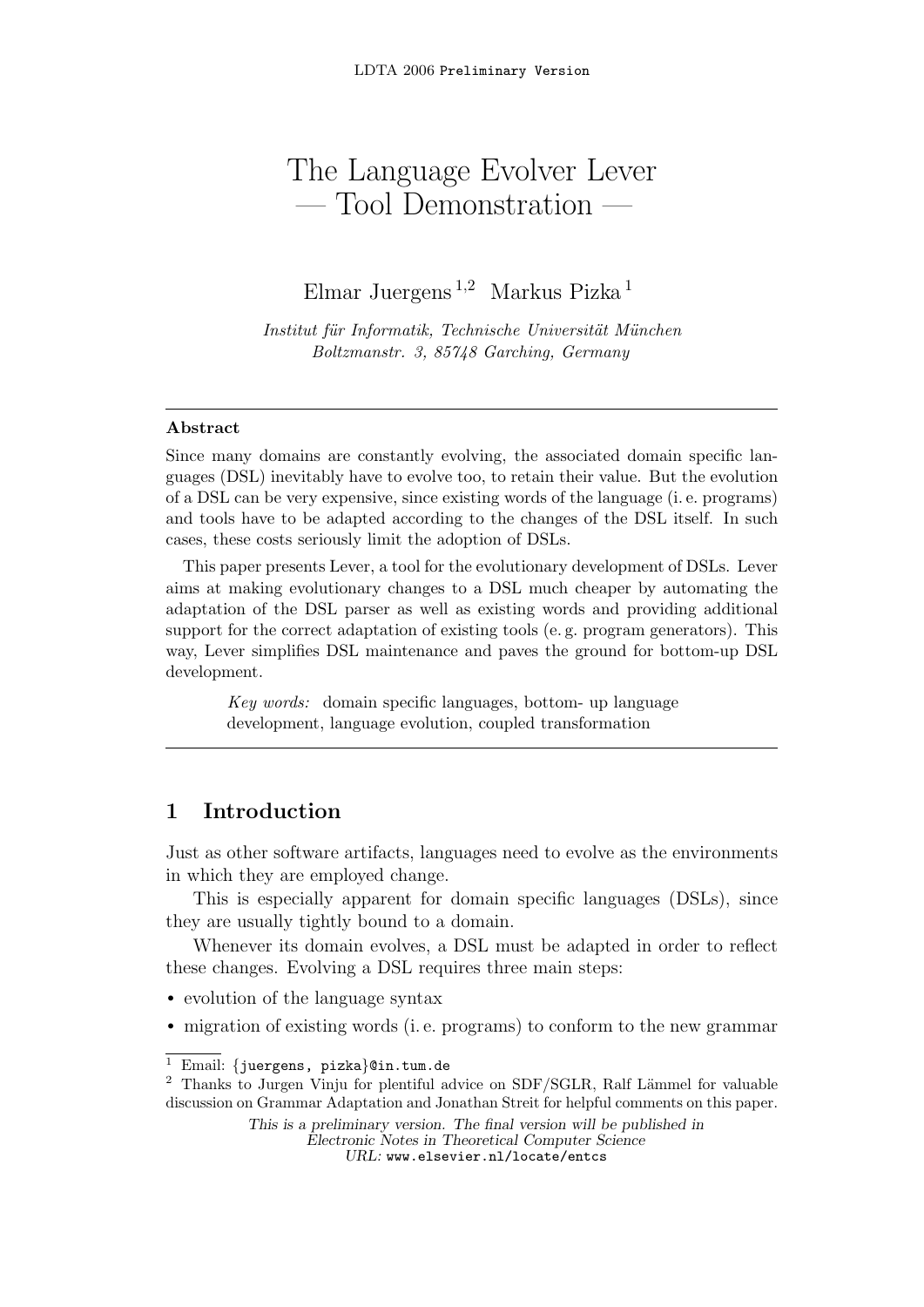• adaptation of language processing tools (i. e. parser, generator)

In traditional approaches to implement DSLs, the evolution capabilities are limited, since all three evolution steps usually have to be performed manually. Transformers that migrate existing words must be written and parsers and generators must be adapted by hand. Costs for doing this in an ad-hoc manner every time a DSL evolves are high and thus seriously inhibit evolution.

This paper explains our solution to the evolutionary development of DSLs which we call Lever (Language Evolver). Lever provides itself a domain specific language for DSL creation and evolution. It automates the adaptation of a DSL's syntax, parser and existing words. Furthermore, it supports the manual adaptation of the DSL generator by indicating those generator parts that are affected by the language evolution operations performed.

#### Related Work

A tool having a strong relation to Lever is TransformGen [\[1](#page-5-0)[,5\]](#page-5-1). It simplifies the migration of existing words, but provides only limited support for coupled evolution and does not support the adaptation of parsers or generators.

The grammar evolution part of Lever was inspired by the work of Ralf Lämmel on Grammar Adaptation  $[3,4]$  $[3,4]$  but heads into a different direction by considering coupled evolution operations on words and their grammars.

## 2 Overview of Language Evolution with Lever

#### 2.1 Grammar Evolution

Lever uses labeled context free grammars for the specification of the syntax of a language. A labeled context free grammar extends canonical context free grammars with unique labels for productions and production symbols. These labels are later on used in path expressions that navigate through labeled context free grammars to select grammar elements.

Grammars in Lever are mutable. Lever provides a Grammar Evolution Language that is used to create and modify grammar elements. The Grammar Evolution Language comprises a set of evolution operations that is complete in the sense that every grammar can be turned into any other grammar by applying a sequence of Grammar Evolution Language statements.

#### 2.2 Word Evolution

Lever internally represents words as labeled derivation trees: The production labels name the nodes and the production symbol labels name the edges in the tree. Thus, the same path expressions that select grammar elements from the labeled context free grammar can be used to select corresponding nodes from the labeled derivation tree. This turns path expressions into a uniform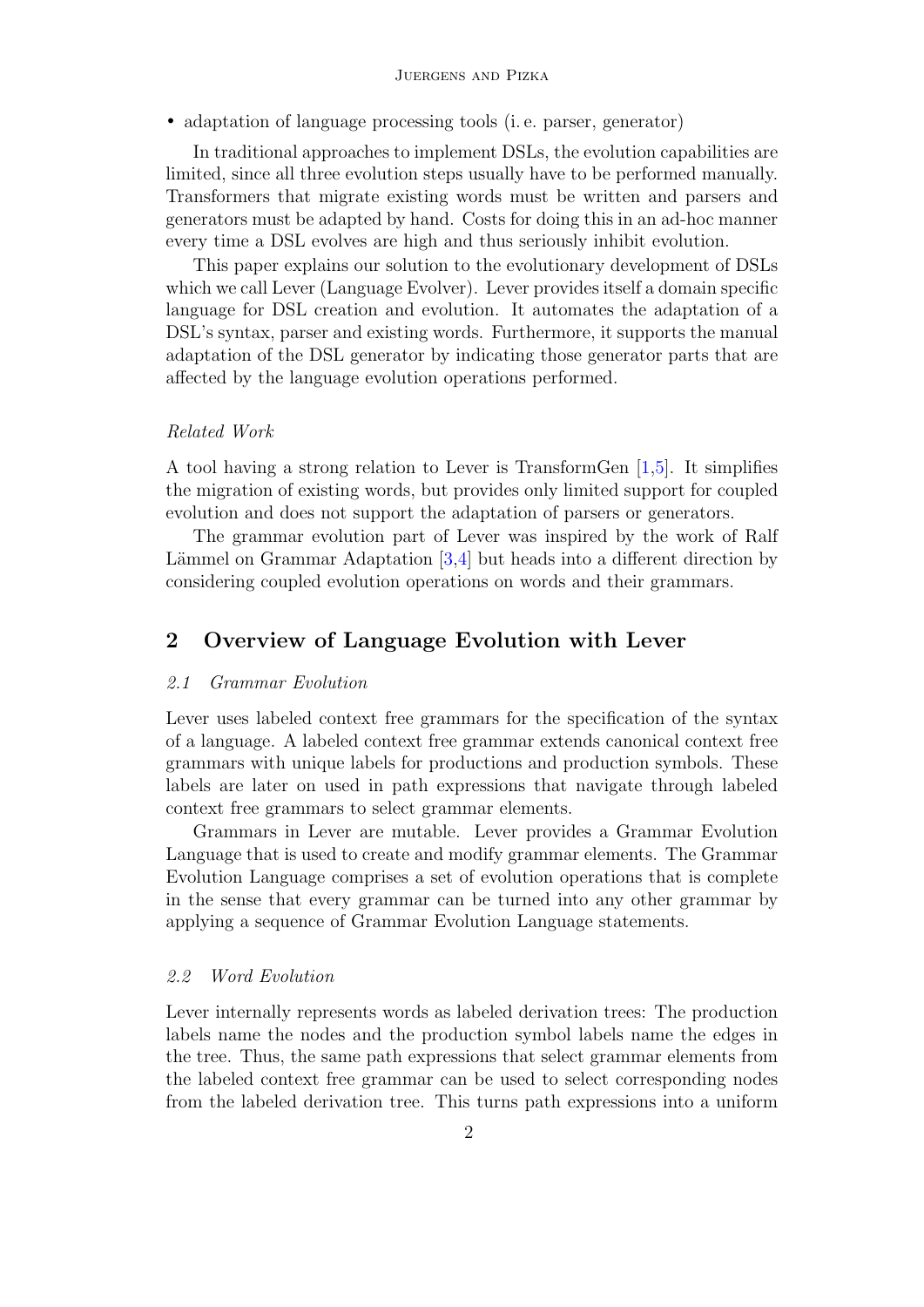querying mechanism for both labeled context free grammars and derivation trees.

Labeled derivation trees are also mutable. Dual to the Grammar Evolution Language, Lever provides a Word Evolution Language that is used to perform evolution operations on the derivation trees. The Word Evolution Language comprises a set of evolution operations that is complete in the sense that every derivation tree can be turned into any other derivation tree by applying a sequence of Word Evolution Language statements.

#### 2.3 Coupled Evolution of Grammar and Words

While the grammar and word evolution languages are expressive, their level of abstraction is still relatively low, since they target grammar and word evolution separately.

Various frequently used evolution operations can be done more comfortably using higher level coupled evolution operations that are automatically mapped onto corresponding grammar and word evolution operations. Examples for such higher level commands are renaming of terminals or the introduction of new nonterminals with a default value. Lever provides an integrated Language Evolution Language to facilitate such coupled evolution operations. It builds on the Grammar- and Word Evolution Languages to implement these coupled evolution commands. When working with Lever, users mainly employ the Language Evolution Language. Only in cases it does not cover, elementary grammar and word evolution operations are used.

The Language Evolution Language is extensible, allowing users to add their own coupled evolution commands. This way we hope to gradually grow it until it provides all commonly encountered language evolution operations.

It is interesting to notice that the Language Evolution Language itself is a DSL that is being developed in a bottom-up, stepwise manner and could thus be implemented using Lever. However, the Language Evolution Language is currently realized as an internal DSL, since the Grammar- and Word Evolution Languages are still evolving, as our understanding of grammar and tree transformations changes. It is planned to implement the Language Evolution Language using Lever, as soon as the Grammar- and Word Evolution Languages reach a sufficient level of stability.

#### 2.4 Adaptation of Language Processing Tools

Lever can automatically produce parsers for its languages. It generates SDF grammars [\[2\]](#page-5-4) from labeled context free grammars and uses the SGLR parser [\[6\]](#page-5-5) to instantiate labeled derivation trees from words of the language. Adaptation of the parser is thus completely automated. [3](#page-2-0)

<span id="page-2-0"></span><sup>&</sup>lt;sup>3</sup> Note that Lever does not depend on GLR parsing techniques. If their use is not desired, they can be replaced by hand-written parsers. However, parser adaptation then cannot be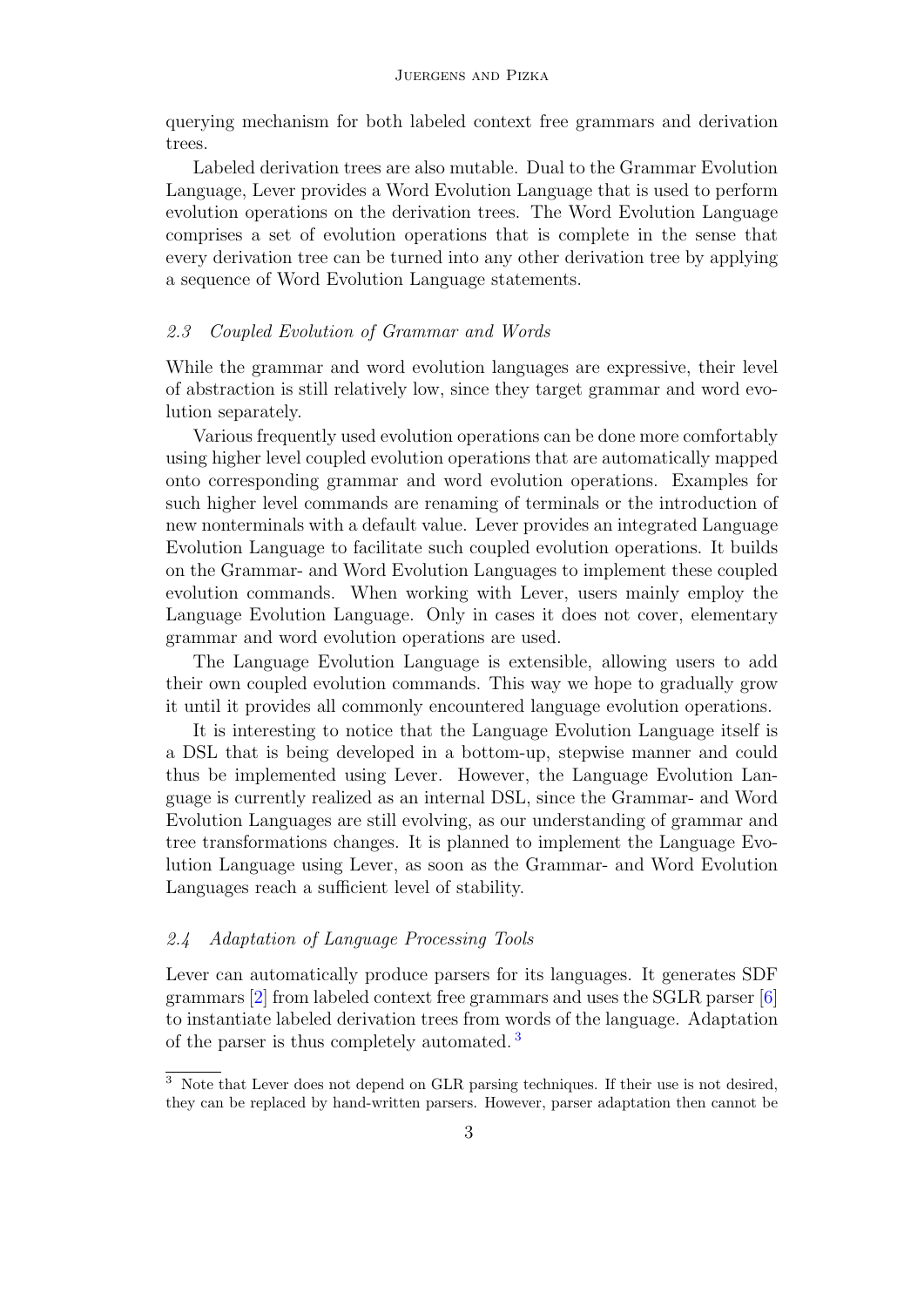Language processing tools (i. e. generators) use path expressions to access nodes in labeled derivation trees. Lever does not automate the adaptation of these path expressions after language evolution, yet. But path expressions are grammar- aware: Lever validates path expressions statically against the grammar to detect those expressions that would fail or only produce empty result sets when evaluated on labeled derivation trees. This static checking detects all path expressions that broke during language evolution.

## 3 Demonstration

We demonstrate an exemplary evolution step to illustrate the stepwise development of a simple DSL to generate data structures. The initial grammar is displayed textually  $4$  and visually  $5$  in Figures 1 and 2a. It contains two parameters that influence code generation: The type describes allowed data objects and when *unique* is present, there may be no two equal objects contained in store instances. Figures [3,](#page-3-2) and 2b show words for the initial grammar (both textually and visually). [6](#page-3-3)

"Store" "[" lbl:"type=" type:"[a-z]+" "unique"? "]" -> Datastructure {Store}

Fig. 1. Initial Grammar in textual form



Fig. 2. a) Initial Grammar b) Initial Word

Store [type=string] Bag [type=string] Store [type=object unique] Store [type=object]



<span id="page-3-2"></span>Fig. 3. Words before and after evolution

As our understanding of the domain of data structures grows, we decide to replace the unique keyword with the terms Set and Bag. To reflect our changed understanding of the domain, we evolve our DSL accordingly:

- All unique Stores are to be converted to Sets, all other instances to Bags.
- Both data structures contain the type parameter. To avoid duplication in the resulting grammar, we encapsulate it into a production of its own.

automated anymore.

<span id="page-3-0"></span><sup>&</sup>lt;sup>4</sup> In this example, some of the labels of literal symbols have been omitted for brevity.

<span id="page-3-1"></span><sup>5</sup> Key: double ellipses are sorts, single ellipses are productions and boxes are terminals.

<span id="page-3-3"></span> $6\,$  Key: ellipses are nodes corresponding to productions, boxes are leafs with word fragments.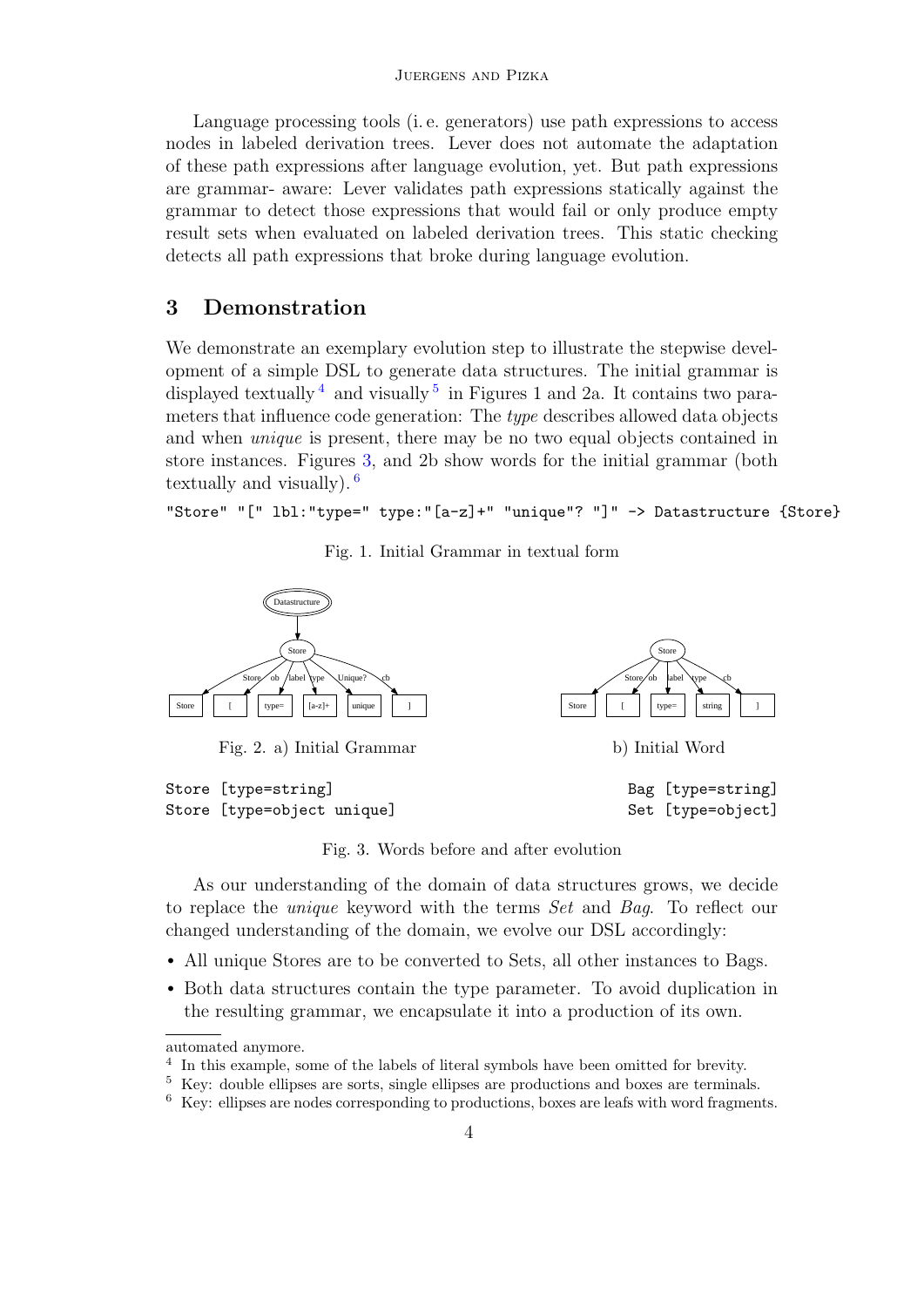• The Store production is now unused and gets removed from the grammar.

Figures 3, [4,](#page-4-0) 5a and 5b display grammar and words after evolution.

"Set" ob:"[" Type cb:"]" -> Datastructure {Set} "Bag" ob:"[" Type cb:"]" -> Datastructure {Bag} lbl:"type=" type:"[a-z]+" -> Type {Type}

<span id="page-4-0"></span>Fig. 4. Textual representation of the evolved grammar



Fig. 5. a) Evolved grammar b) Evolved word

Figure [6](#page-4-1) shows the Language Evolution Language commands for these evolution operations. [7](#page-4-2)

```
encapsulate "lbl", "type" into Type in Store
create production "Set" ob:"[" Type cb"]" -> Datastructure {Set}
create production "Bag" ob:"[" Type cb"]" -> Datastructure {Bag}
for store in Stores:
      remove literal "Store"
      if contains literal unique:
            set production to "Datastructures.Set"
            append leaf "Set"
      else:
            set production to "Datastructures.Bag"
            append leaf "Bag"
delete production "Store"
```
<span id="page-4-1"></span>Fig. 6. Language Evolution Language statements

<span id="page-4-2"></span> $\overline{7}$  The syntax of the statements has been simplified to increase readability.